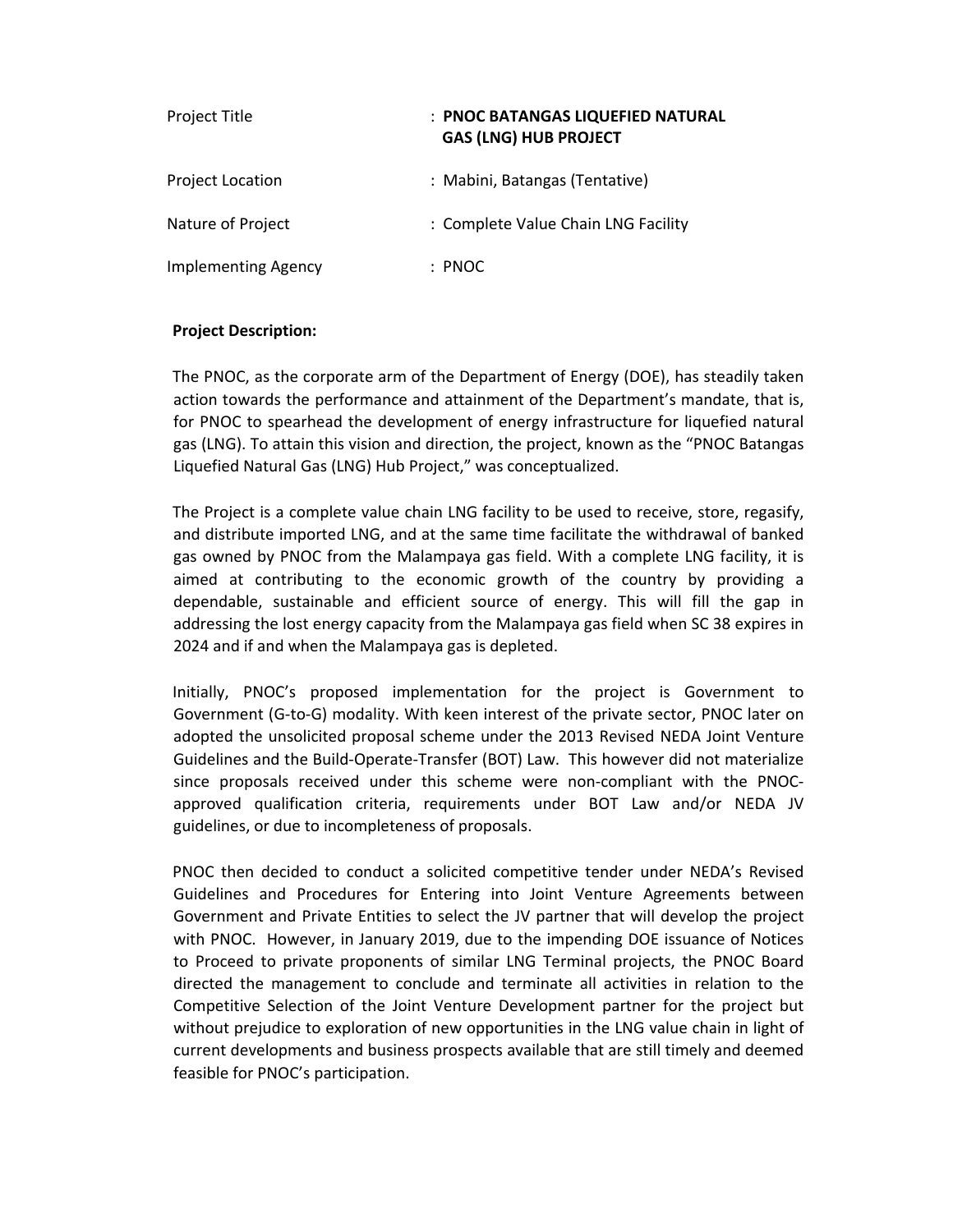## **Project Status as of June 30, 2020**

PNOC remains active in studying any possible investment opportunities in the LNG industry. It has entered into non-binding collaborations with companies from the private sector to explore and discuss business opportunities and cooperation in LNG and other related projects.

It has an existing Memorandum of Understanding (MOU), a non-binding agreement, with Kaltimex Rural Energy Corporation to explore and undertake the following;

- a. Cooperate in the conduct of a preliminary FS for the off-taking of LNG supply;
- b. Facilitate exchange of technical information, sales and marketing data, and collaborate for the off-taking of LNG supply;
- c. Cooperate in the drafting of a possible business model towards the supply of LNG to encourage new gas‐fired power plants to be built; and
- d. Cooperate to facilitate the issuance of necessary permits and clearances for the conduct of the study.

PNOC is also in the process of vetting several proponents for possible partnership, joint ventures or other viable business arrangements in furtherance of the development of a dynamic value chain to spur the LNG industry and promote the Philippines as a viable LNG Hub for investors.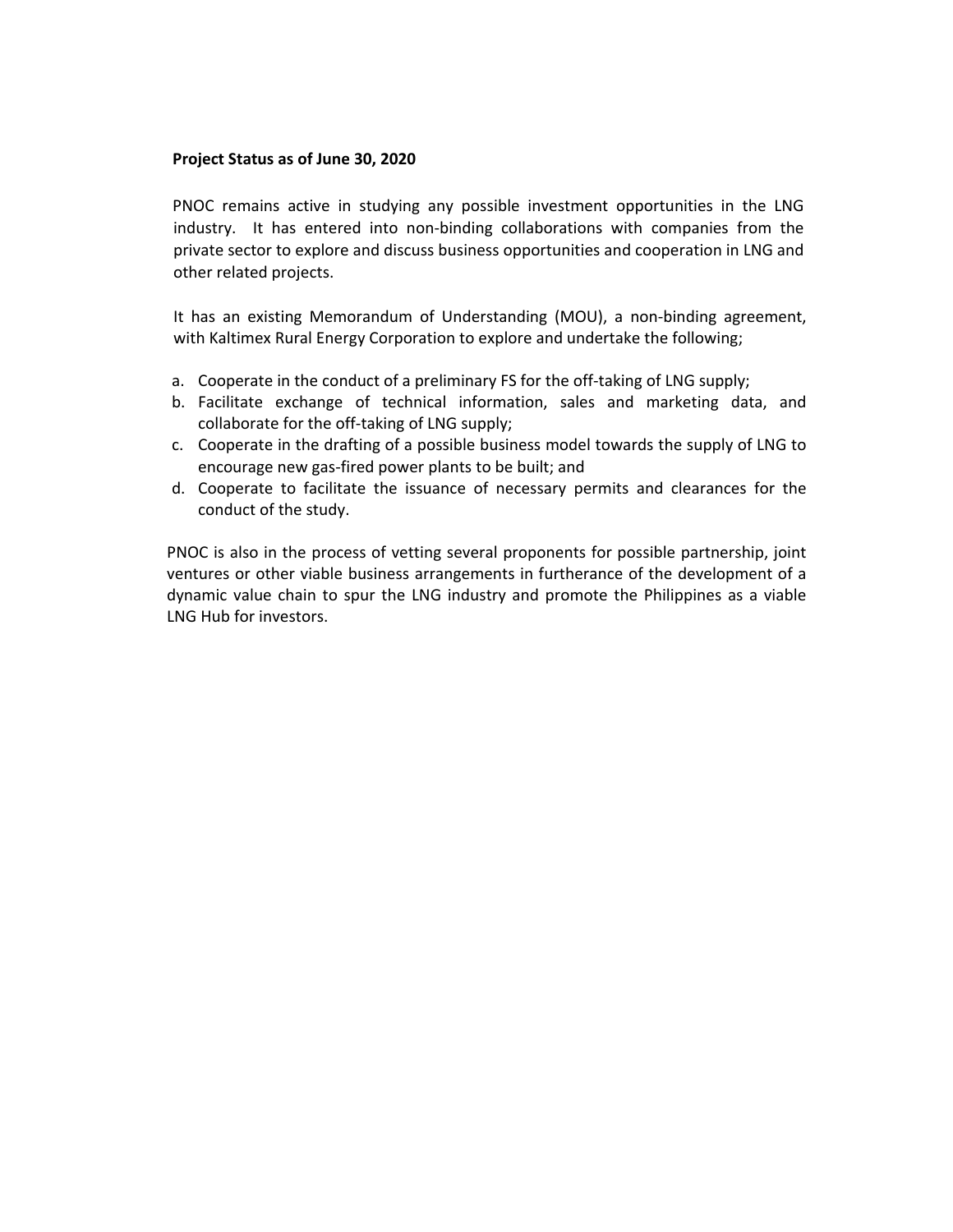| Project Title              | : STRATEGIC PETROLEUM RESERVE (SPR) PROJECT |
|----------------------------|---------------------------------------------|
| <b>Project Location</b>    | : To be determined by the Feasibility Study |
| Nature of Project          | : Oil Stockpiling                           |
| <b>Implementing Agency</b> | : PNOC                                      |

## **Project Description:**

Strategic Petroleum Reserves (SPR) are large stockpiles of crude oil and/or petroleum products, stored in facilities located around the country (and possibly overseas). The buildup and drawdown of inventory, from the specification and volume of products to be stored and required conditions for drawdown) are dependent on the series of legislations, mechanisms, and guidelines that have to be researched and formulated by the implementing agency, and approved by concerned agencies.

In order to undertake a program that will mitigate the vulnerability of the country from the threat of oil supply and price disruptions, the Department of Energy  $-$  the lead agency for energy and the agency which to PNOC is attached, has mandated the company through DOE MO 2019‐11‐0001 to conduct a feasibility study and accordingly, formulate an implementation plan for the establishment and operation of the National Strategic Petroleum Reserve. This endeavor is aligned to PNOC's mandate and reason for its creation as a government corporation: to ensure an adequate and stable supply of oil and petroleum products for the country's domestic needs.

The establishment of an SPR program is aimed at ensuring the long-term stability and security of oil supply in the country even in times of geopolitical events, calamities or emergencies which induce global oil supply disruptions. Such effects were recently demonstrated in the September 2019 drone attacks in Saudi Aramco's oil facilities which is resulted to about 5% of global oil production cut thereby causing oil prices to go up.

The envisioned SPR shall be a combination of the following:

- a.) Crude oil and petroleum products importation, storage, and distribution facilities established within and outside the country (domestic and overseas SPRs);
- b.) Partnerships with government agencies and private entities; and
- c.) Interconnected Pieces of legislation, mechanisms, and guidelines that would guide the project from development to operation.

The National SPR Program is considered to be an extensive undertaking which aims to provide an oil stockpile, either crude oil, finished petroleum products, or both, equivalent to 90 days of the country's domestic oil requirements. Such magnitude and considerable funding required for an all‐encompassing SPR will necessitate the implementation of the program in phases, depending on the resources available.